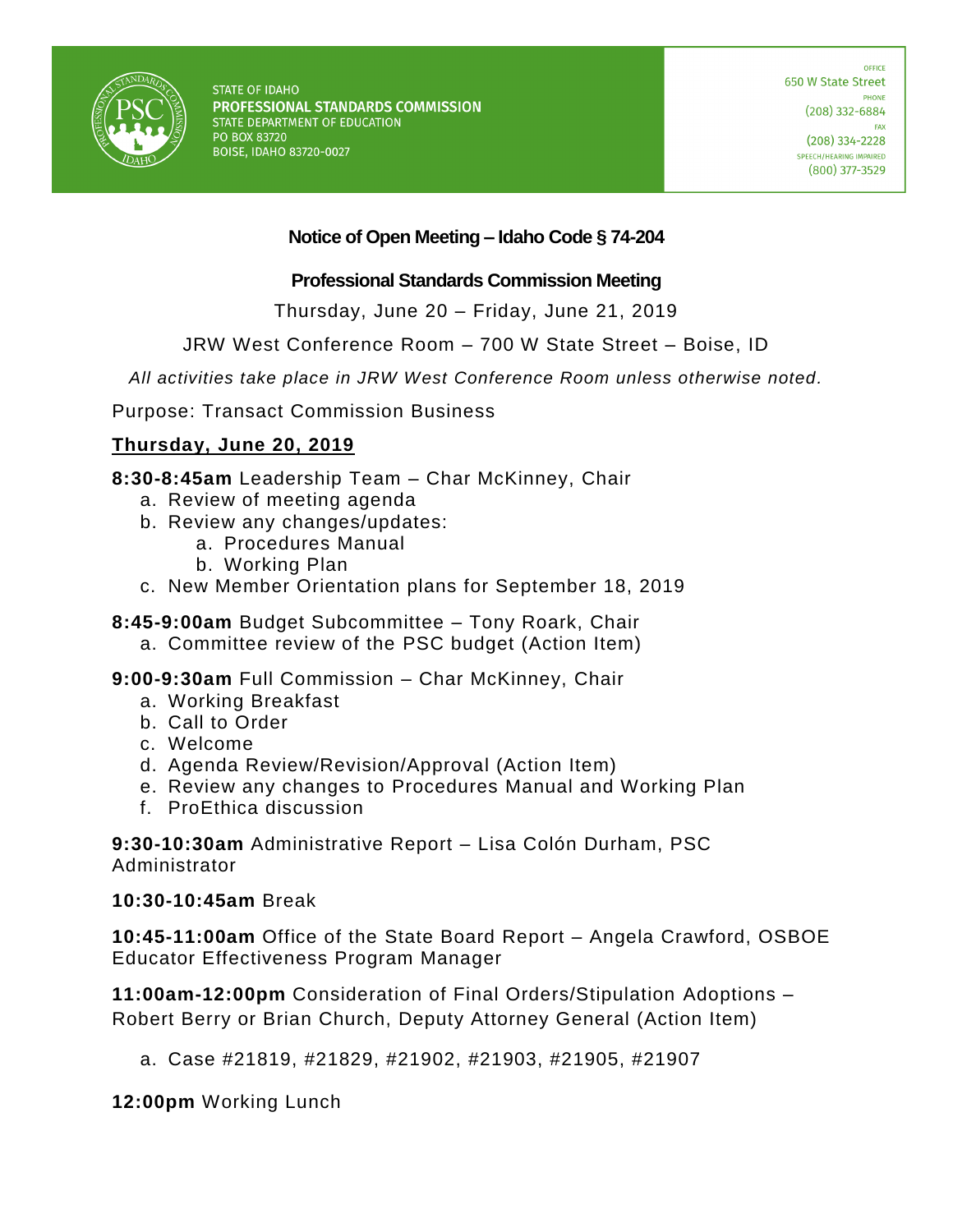## **12:00-5:00pm** Committee Work

- a. *Standards Committee* Jennifer Snow, Chair
	- 1. Old Business
		- i. AAQEP presentation and discussion
	- 2. New Business
		- i. EPP New Program Proposals (Action Items)
			- 1. Idaho State University
				- a. Deaf Education
				- b. Family and Consumer Sciences 30cr
					- Endorsement
				- 2. University of Idaho
					- a. Theater Arts
		- ii. College of Idaho Annual Report
- b. *Authorizations*  Elisa Saffle, Chair (LBJ Executive CR)
	- 1. Review and consider alternative authorization and emergency provisional applications to teach, administrate, or provide pupil services for the 2018-19 and 2019-20 school years. Applications considered will have all required components and be received by the certification department by June 6, 2019. (Action Item)
- c. *Executive* Char McKinney, Chair (LBJ Lewis and Clark CR)
	- 1. The Executive Committee will meet to consider whether probable cause exists in ethics cases presented to it and review any counteroffers proposed to it in the following case numbers (Action Item)
		- i. Case #21911, #21912, #21913, #21914, #21915, #21916

# **Friday, June 21, 2019**

**8:00-8:15am** Full Commission – Char McKinney, Chair

- a. Morning Refreshments
- b. Approval of April 4-5, 2019 PSC Meeting Minutes (Action Item)

**8:15-9:15am** Committee Reports (Action Items)

- a. Budget Committee Report Tony Roark, Chair
- b. Standards Committee Report Jennifer Snow, Chair
- c. Executive Committee Report Char McKinney, Chair
- d. Authorizations Committee Report Elisa Saffle, Chair

**9:30-10:00am** Consideration of Final Orders/Stipulation Adoptions – Robert Berry or Brian Church, Deputy Attorney General (Action Item)

a. Case #21819, #21829, #21902, #21903, #21905, #21907

**10:00-10:30am** Old Business - Char McKinney, Chair

- a. ProEthica (Action Item)
- b. Approval of Procedures Manual and Working Plan (Action Item)